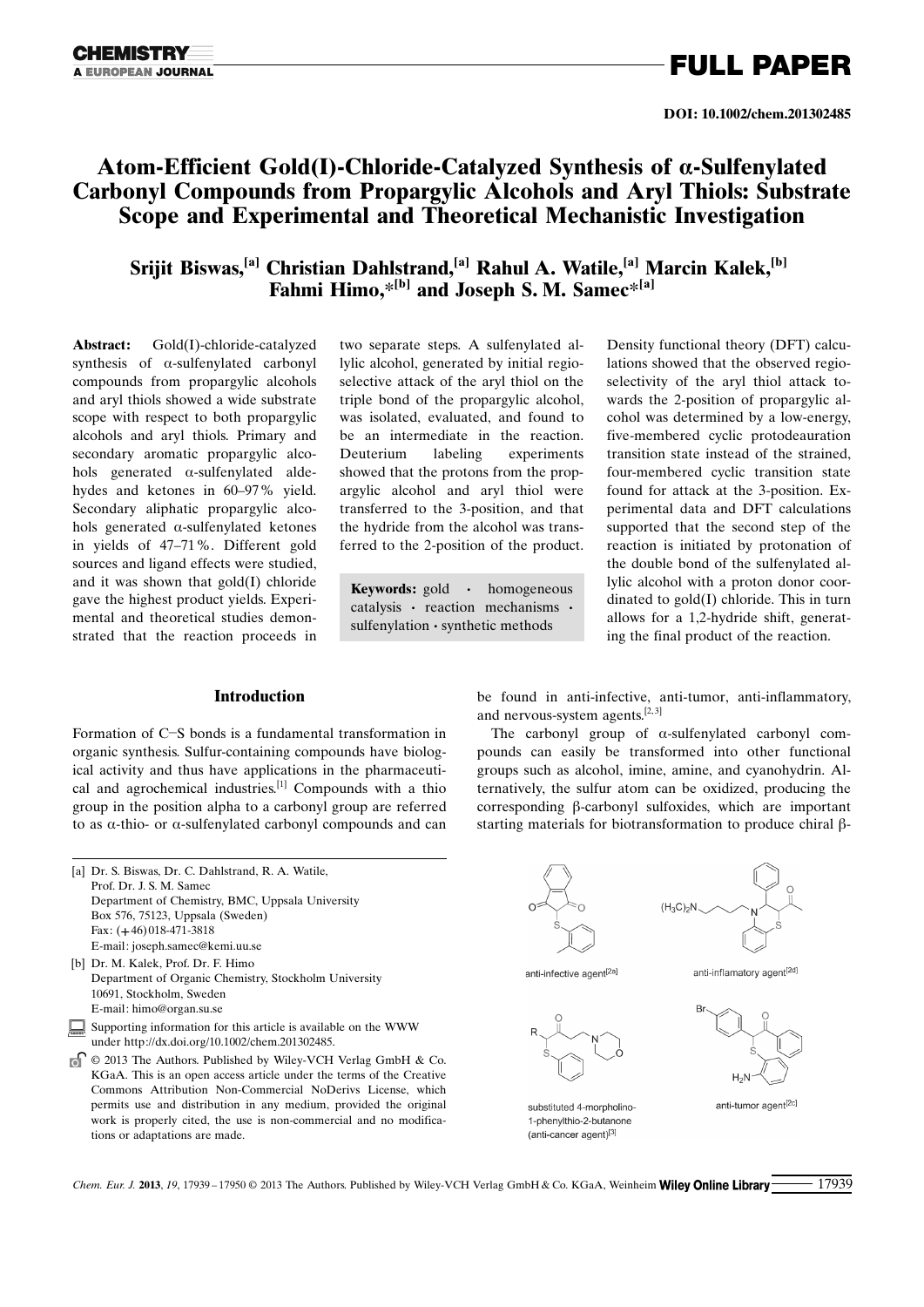hydroxy sulfoxides.<sup>[4]</sup> These types of sulfone derivatives have potential anti-infective activity.<sup>[5]</sup> Various  $\beta$ -amino thioether compounds, which could easily be synthesized by functional group interconversion of a-sulfenylated carbonyl compounds, are reported to be apoptosis promoters;<sup>[6]</sup> their enantiomerically pure isomers are also widely employed as chiral ligands in asymmetric catalysis.[7] Moreover, in synthesis,  $\alpha$ -sulfenylated carbonyl compounds<sup>[8]</sup> are used for the mono- and dialkylation of carbonyl compounds,<sup>[8d]</sup> preparation of 1,2-dicarbonyl compounds by disulfenylation,<sup>[8f]</sup> 1,2carbonyl transposition,<sup>[8g]</sup> and for the synthesis of  $\alpha$ , $\beta$ -unsaturated carbonyl compounds (Scheme 1).<sup>[8h]</sup> These classes of



Scheme 1.  $\alpha$ -Sulfenylated carbonyl compounds as important synthetic intermediates. a) Preparation of 1,2-dicarbonyl compounds by disulfenylation (ref.  $[8f]$ ); b) traditional sulfur oxidation; c) mono- and dialkylation (ref. [8d]); d) biotransformation to chiral  $\beta$ -hydroxy sulfoxides (ref. [4]); e) synthesis of  $\alpha$ , $\beta$ -unsaturated carbonyl compounds (ref. [8f]); f) traditional imine formation through carbonyl–imine condensation; g) reductive removal of sulfur substituent (ref. [8i]).

compounds are employed as starting materials to synthesize butenolides<sup>[9]</sup> as well as in silyl carbonyl chemistry for regioand stereoselective synthesis of the corresponding enol silyl ethers[10] and oxetanes.[11] The sulfur substituent alpha to the carbonyl group can be reductively removed, making these compounds convenient precursors for acylations and alkylations.<sup>[8f]</sup> Substituted  $\alpha$ -sulfenylated carbonyl compounds also serve as starting materials for the synthesis of 2-halobenyl-3 arylbenzo[b]thiophene ethers, which act against breast cancer MCF7 cells, indicating antiproliferative activity against estrogen-dependent neoplasms.[12] Moreover, these types of compounds are used as starting materials for the preparation of therapeutically useful tumor-necrosis-factora-converting enzyme (TACE)-inhibitors, such as imidazolidinedione, $^{[13]}$  and photochromic compounds, such as thieno- $2H$ -chromene derivatives.<sup>[14]</sup>

Traditionally,  $\alpha$ -sulfenylated carbonyl compounds are prepared by  $S_N2$  displacement of the corresponding  $\alpha$ -halogenated carbonyl compounds by sulfide anions (Scheme 2, route A).[8] These reactive intermediates must be prepared in separate reaction steps. This is often associated with the generation of stoichiometric amounts of chemical waste both in the preparation of the  $\alpha$ -halogenated carbonyl com-





Scheme 2. Traditional synthesis of  $\alpha$ -sulfenylated carbonyl compounds.

pounds and in the subsequent substitution reaction to generate the  $\alpha$ -sulfenylated carbonyl products. Moreover, the reactive  $\alpha$ -halo carbonyl intermediates are known warfare agents, for example, tear gas.<sup>[15]</sup> Alternatively,  $\alpha$ -sulfenylated carbonyl compounds are synthesized by the reaction of a carbonyl compound or a preformed enolate with sulfenylating agents such as disulfides, N-(phenylsulfanyl)succinimides, and sulfenyl chlorides (Scheme 2, route B).<sup>[16]</sup> This alternative route also suffers from severe limitations of multiple reaction steps, toxicity, difficulty in handling intermediates, and low atom efficiency.

In recent years, stoichiometric versions of electrophilic asymmetric  $\alpha$ -sulfenylation,<sup>[17]</sup> as well as catalytic asymmetric transformations employing organocatalysts<sup>[18]</sup> and enantiopure titanium(IV) or nickel(II) complexes.<sup>[19]</sup> have been reported. These synthetic methods generally suffer from stoichiometric use of toxic and expensive catalysts, waste generation, long reaction times, and/or low product yields with limited substrate scope. Therefore, an efficient, atomeconomical,<sup>[20]</sup> and sustainable method to synthesize  $\alpha$ -sulfenylated carbonyl compounds from readily available, simple starting materials is desirable.

During a study on catalytic substitution of propargylic alcohol with thiophenol<sup>[21]</sup> all screened catalysts except gold gave the expected thioether product by direct substitution of the hydroxyl group. Surprisingly, a different reactivity was observed in the presence of Au catalyst. Instead of the expected thioether, the corresponding  $\alpha$ -sulfenylated carbonyl product was observed (Scheme 3). The initial findings on this transformation were published in a recent communication.[22] As an extension of this work, we herein report on the detailed scope and limitations of the regioselective sulfenylation of propargylic alcohols with gold catalysts. An experimental and theoretical mechanistic study on this transformation was also performed.



Scheme 3. Unique reactivity of gold catalyst.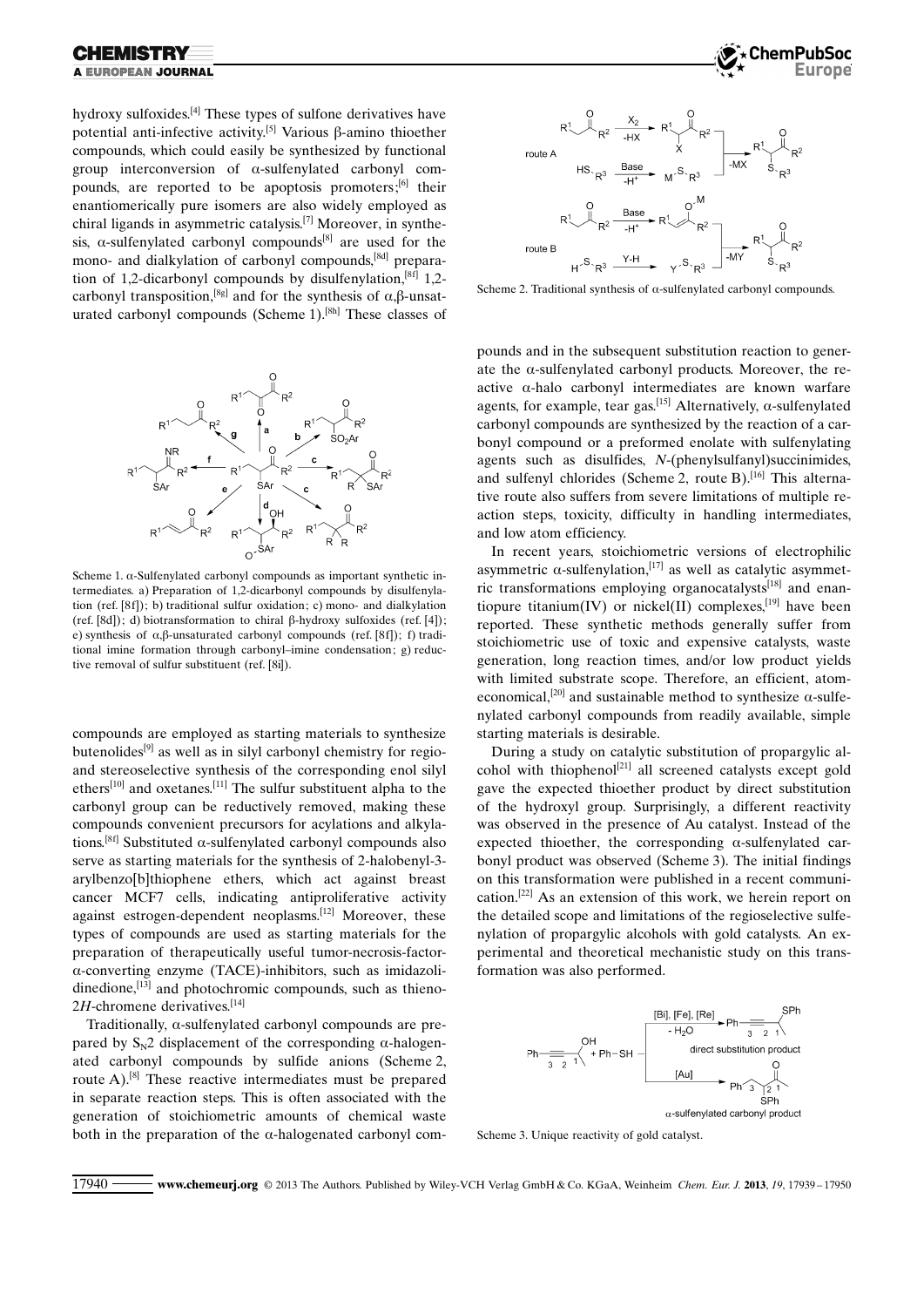### Results and Discussion

For optimization of the reaction conditions, 4-phenylbut-3 yn-2-ol  $(1a)$  and thiophenol  $(2a)$  were chosen as model substrates. Different gold sources and additives were screened in the transformation of 1a and 2a into the  $\alpha$ -sulfenylated carbonyl product  $3a$  in different solvents at 65 $\rm{^{\circ}C}$  (Table 1).

Table 1. Optimization of reaction conditions.[a]

|                | catalyst (mol%)<br>OH<br>solvent<br>$Ph-SH$<br>Ph<br>65 °C. 24 h<br>2a<br>1a | Ph             | Ô<br>$S_{\text{p}}$<br>3a |                             |
|----------------|------------------------------------------------------------------------------|----------------|---------------------------|-----------------------------|
| Entry          | Catalyst ([mol%])                                                            | Equiv<br>of 2a | Solvent                   | Yield <sup>[b]</sup><br>[%] |
| 1              | Au $Br3(5)$                                                                  | $\mathbf{1}$   | $DCE^{[c]}$               | 11                          |
| 2              | AuI $(5)$                                                                    | $\mathbf{1}$   | $DCE^{[c]}$               | 32                          |
| 3              | AuSPh $(5)$                                                                  | 1              | $DCE^{[c]}$               | 29                          |
| $\overline{4}$ | (PPh <sub>3</sub> )AuCl(5)                                                   | 1              | $DCE^{[c]}$               | 21                          |
| 5              | $(PPh_3)AuCl (5) + AgSbF_6 (10)$                                             | 1              | $DCE^{[c]}$               | $0^{[e]}$                   |
| 6              | AuCl $(5) + \text{NHC } (5)^{[d]}$                                           | 1              | $DCE^{[c]}$               | 29                          |
| 7              | AuCl $(5) + \text{NHC } (5)^{[d]}$                                           | 1              | MeNO <sub>2</sub>         | 47                          |
| 8              | AuCl (5) + NHC (5) <sup>[d]</sup> + Ag(OTf) (10)                             | $\mathbf{1}$   | MeNO <sub>2</sub>         | $0^{[e]}$                   |
| 9              | AuCl $(5) + \text{NHC } (5)^{[d]} + \text{AgSbF}_6 (10)$                     | $\mathbf{1}$   | MeNO <sub>2</sub>         | $0^{[e]}$                   |
| 10             | $Ag(OTf)$ (5)                                                                | 1              | MeNO <sub>2</sub>         | $0^{[e]}$                   |
| 11             | NaAu $Cl_4$ -2 $H_2O(5)$                                                     | 1              | $DCE^{[c]}$               | 65                          |
| 12             | AuCl $(10)$                                                                  | $\mathbf{1}$   | $DCE^{[c]}$               | 69                          |
| 13             | AuCl $(2)$                                                                   | $\mathbf{1}$   | $DCE^{[c]}$               | 69                          |
| 14             | AuCl $(2)$                                                                   | 1.2            | $DCE^{[c]}$               | 79                          |
| 15             | AuCl $(2)$                                                                   | 1.5            | $DCE^{[c]}$               | 93                          |
| 16             | AuCl $(2)$                                                                   | 2              | $DCE^{[c]}$               | 92                          |
| 17             | AuCl $(2)$                                                                   | 1.5            | MeNO <sub>2</sub>         | 97                          |
| 18             | AuCl $(2)$                                                                   | 1.5            | CHCl <sub>3</sub>         | 40                          |
| 19             | AuCl $(2)$                                                                   | 1.5            | MeCN                      | 42                          |
| 20             | AuCl $(2)$                                                                   | 1.5            | PhCH <sub>3</sub>         | 0                           |

[a] Reaction conditions: 1a (1 mmol), 2a (1 mmol), and the catalyst were heated at 65 °C in 2.5 mL of solvent for 24 h. [b] NMR yield with toluene as internal standard. [c] DCE: 1,2-dichloroethane. [d] NHC: 1,3-bis(2,6 diisopropylphenyl)imidazol-2-ylidene. [e] Formation of a new product resulting from Meyer–Schuster rearrangement followed by Michael addition of thiophenol was observed.

When a 1:1 mixture of  $1a$  and  $2a$  reacted in the presence of 5 mol% of gold(III) bromide, only 11% product formation was observed after 24 h (Table 1, entry 1), whereas, gold(I) iodide and gold(I) thiophenolate<sup>[23]</sup> gave 32 and 29% product, respectively (Table 1, entries 2 and 3) in 1,2 dichloroethane. Attempts to increase the efficiency of the catalysis by adding different ligands to the reaction mixture were unsuccessful (Table 1, entries 4–9). No  $\alpha$ -sulfenylated product 3a was formed on addition of AgSbF<sub>6</sub> to the  $(PPh<sub>3</sub>)AuCl$  catalyst (Table 1, entry 5). Instead, a different product resulted from Meyer–Schuster rearrangement of 1 a followed by Michael addition of  $2a$ .<sup>[24]</sup> Also, an *N*-heterocyclic carbene ligand and silver additives were tested, but gave poor results (Table 1, entries 6–9). Using only silver(I) trifluoromethanesulfonate as catalyst also led to Meyer–Schuster rearrangement followed by Michael addition (Table 1, entry 10). Increased conversion to  $3a$  was observed when the reaction was performed with  $2 \text{ mol } \%$  of gold(I) chloride catalyst and  $1.5$  equivalents of  $2a$  with respect to  $1a$ 

# Synthesis of a-Sulfenylated Carbonyl Compounds<br> **FULL PAPER**

(Table 1, entry 15).<sup>[22]</sup> A further increase in the amount of 2a to two equivalents did not increase the conversion to 3a (Table 1, entry 16). Substituting 1,2-dichloroethane (DCE) by nitromethane  $(MeNO<sub>2</sub>)$  increased the efficiency of the reaction to generate  $97\%$  of  $3a$  (Table 1, entry 17). Moreover, nitromethane is a nonhalogenated solvent having a higher boiling point than 1,2-dichloroethane. In contrast to the previous report, we chose nitromethane as solvent in the present study instead of 1,2-dichloroethane to obtain a better yield of the product, especially when aliphatic propargylic alcohols were employed as substrates at higher reaction temperature.[26] Chloroform and acetonitrile gave poor results (Table 1, entries 18–19), and no reaction was observed in toluene (Table 1, entry 20).

The optimized reaction conditions were applied to different substrates having an aromatic group in the  $\mathbb{R}^1$  position (Table 2). The reaction was general with respect to the aromatic propargylic alcohols. Both primary and secondary propargylic alcohols were employed to produce the desired a-sulfenylated ketones and aldehydes in high yields. Secondary alcohols with different aliphatic groups at the  $\mathbb{R}^2$  position reacted smoothly to produce the corresponding  $\alpha$ -sulfenylated products (Table 2, entries 1–4). The reactions also showed high generality for the aryl group at the  $R<sup>1</sup>$  position of the alcohol. Excellent yields of the products were observed for alcohols with a 1-naphthyl group at the  $R<sup>1</sup>$  position (Table 2, entries 7 and 10). The effect of substituents of the phenyl ring at the  $R<sup>1</sup>$  position of the alcohol was investigated. Electron-withdrawing substituents such as 4-phenyl and 3,4-dichloro resulted in 89 and 95% of  $3f$  and  $3h$ , respectively (Table 2, entry 6 and 8), whereas a 4-methyl substituent led to 3e in 87% yield (Table 2, entry 5). 1,3-Diphenylprop-2-yn-1-ol with a phenyl ring in both  $\mathbb{R}^1$  and  $\mathbb{R}^2$  positions did not react with thiophenol to yield the desired product under the present reaction conditions. Aryl thiols with different substituents in the *para* position of the aryl group were studied (Table 2, entries 12–25). 4-Chlorobenzenethiol  $(2b)$  and 4-bromobenzenethiol  $(2c)$  reacted smoothly with different primary and secondary propargylic alcohols to form the products in high yields (Table 2, entries 12–17). Carrying out the reaction at reflux for 48 h was required for reactions involving aryl thiols with electron-withdrawing substituents at the *para* position of the phenyl ring. Thus, 4fluorobenzenethiol  $(2 d)$  gave 80–86% yield of product (Table 2, entries 18–20,) whereas N-(4-mercaptophenyl)acetamide  $(2e)$  generated  $3u$  in a 67% yield (Table 2, entry 21). Aryl thiols with electron-donating groups such as 4-methoxyl (2 f) and 4-isopropyl (2g) gave the products  $3v-$ 3y in lower yields (Table 2, entries 22–25), whereby significant formation of disulfides as side products was observed.<sup>[25]</sup> Attempts to use aliphatic thiols were unsuccessful under the present reaction conditions, and no product formation was observed.

Propargylic alcohols with different aliphatic groups at the  $R<sup>1</sup>$  positions were also studied (Table 3, entries 1–6). Aliphatic alcohols generally showed lower reactivity than aromatic alcohols, and an increased catalyst loading to 5 mol%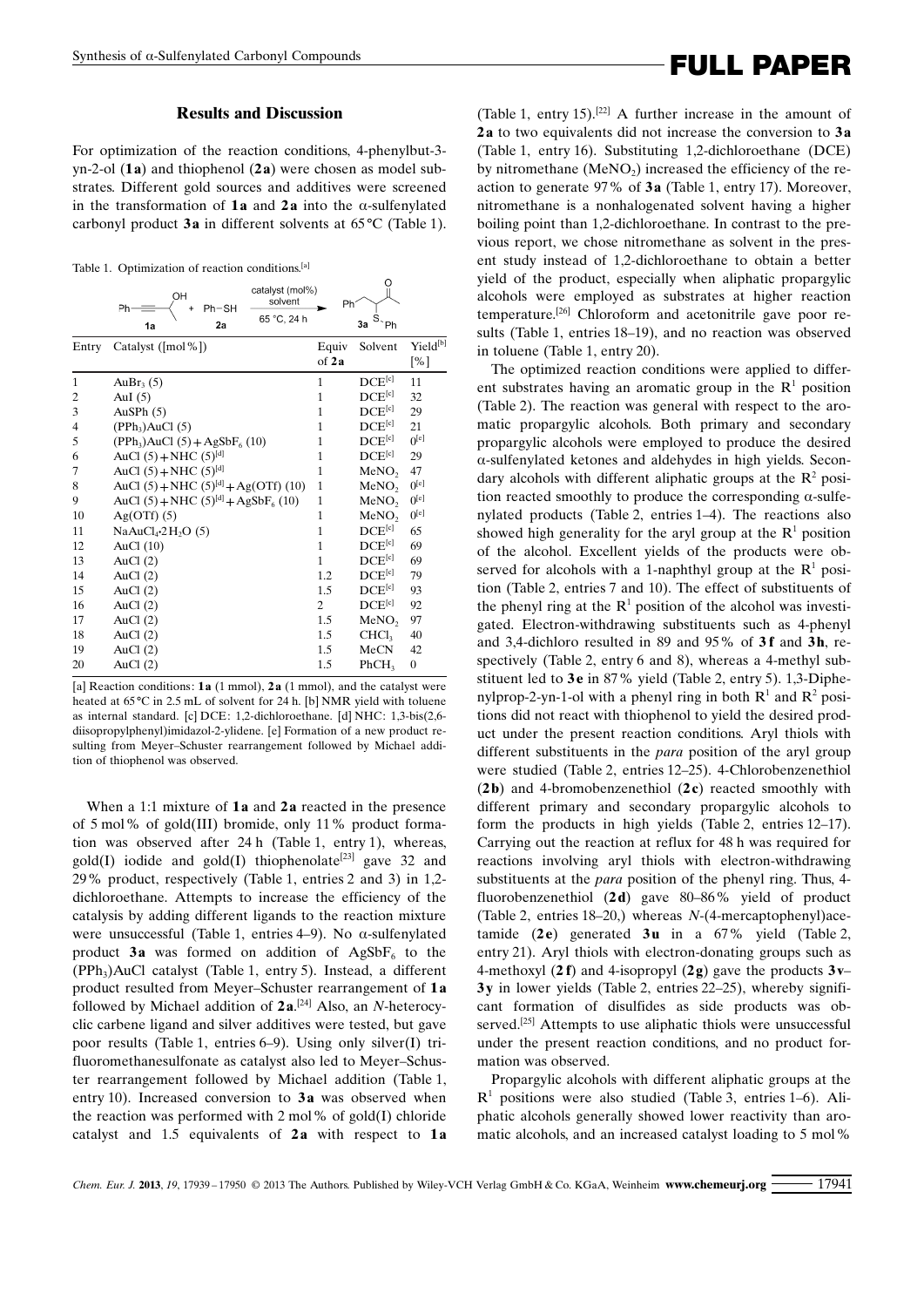A EUROPEAN JOURNAL

Table 2.  $\alpha$ -Sulfenylated carbonyl compounds from aromatic propargyl alcohols.[a]  $\circ$ 

| OН<br>2 mol% AuCl<br>$R^1$<br>$R^2$<br>$Ar-SH$<br>R <sup>1</sup><br>$\frac{1}{R^2}$ +<br>MeNO <sub>2</sub> , 65 °C, 24 h<br>$s_{a}$ $a - 3y$<br>$1a-1k$<br>$2a-2g$ |                                               |                                                  |                                                                                                                                                |                             |
|--------------------------------------------------------------------------------------------------------------------------------------------------------------------|-----------------------------------------------|--------------------------------------------------|------------------------------------------------------------------------------------------------------------------------------------------------|-----------------------------|
| Entry                                                                                                                                                              | Alcohol 1                                     | Thiol 2                                          | Product 3                                                                                                                                      | Yield <sup>[b]</sup><br>[%] |
| $\mathbf{1}$                                                                                                                                                       | OН<br>Ph<br>1a                                | Ph-SH<br>2a                                      | O<br>Ph'<br>3a $\dot{s}_{\gamma}$                                                                                                              | 94                          |
| 2                                                                                                                                                                  | ОH<br>Ph<br>์ Et<br>1b                        | 2a                                               | Ph'<br>$3b\dot{S}$<br>Ph                                                                                                                       | 93                          |
| 3                                                                                                                                                                  | OH<br>Ph<br>'nPr<br>1c                        | 2а                                               | Ph'<br>$3cS$ .<br>Ph                                                                                                                           | 92                          |
| 4                                                                                                                                                                  | OH<br>.<br>iPr<br>1d                          | 2а                                               | Ph <sup>-</sup><br>3dS                                                                                                                         | 88                          |
| 5                                                                                                                                                                  | $4-Me-C_6H_4$                                 | 2a                                               | $4$ -Me-C $_6$ H <sub>4</sub><br>3e $\overset{!}{\mathbb{S}}_{\gamma\mathsf{Ph}}$                                                              | 87                          |
| 6                                                                                                                                                                  | ÖН<br>4- Ph- $C_6H_4$ -                       | 2а                                               | 4-Ph- $C_6H_4$<br>$3f\ \frac{1}{S}$<br>Ph                                                                                                      | 89                          |
| 7                                                                                                                                                                  | 1-Naphthyl-<br>1g                             | 2а                                               | 1-Naphthyl <sup>-</sup><br>$3g\stackrel{!}{\otimes}_{\mathbb{Z}_{\mathsf{P}^{\mathsf{h}}}}$                                                    | 97                          |
| 8                                                                                                                                                                  | OН<br>3,4-di-Cl-C $_6$ H <sub>3</sub> -<br>1h | 2а                                               | $3,4$ -di-Cl-C $_6$ H <sub>3</sub><br>3h<br>$s_{\text{p}_h}$                                                                                   | $95^{[c]}$                  |
| 9                                                                                                                                                                  | OH<br>Ph<br>1i                                | 2a                                               | Ph<br>3i                                                                                                                                       | 95                          |
| 10                                                                                                                                                                 | ÓН<br>1-Naphthyl-<br>1j                       | 2a                                               | 1-Naphthyl<br>$3j \text{ s}$<br>Ph                                                                                                             | 97                          |
| 11                                                                                                                                                                 | OH<br>$4-F_3C-C_6H_4$<br>1k                   | 2 a                                              | $4-F_3C-C_6H_4'$<br>3kS                                                                                                                        | 89                          |
| 12                                                                                                                                                                 | 1i                                            | $4$ -Cl-C <sub>6</sub> H <sub>4</sub> -SH<br>2 b | Ph<br>31<br>$C_6H_4$ -Cl-4                                                                                                                     | 92                          |
| 13                                                                                                                                                                 | 1a                                            | 2 b                                              | Ph'<br>3m <sub>S</sub><br>$C_6H_4$ -Cl-4                                                                                                       | 90                          |
| 14                                                                                                                                                                 | 1b                                            | 2 b                                              | Ph <sup>-</sup><br>Et<br>$3n_S$<br>$C_6H_4$ -Cl-4                                                                                              | 90                          |
| 15                                                                                                                                                                 | 1i                                            | $4-Br-C6H4-SH$<br>2 c                            | Ph'<br>$30\,$ $\rm s$<br>$C_6H_4$ -Br-4                                                                                                        | 88                          |
| 16                                                                                                                                                                 | 1a                                            | 2 c                                              | Ph <sup>2</sup><br>$\mathbf{3p}\overset{\text{\tiny{l}}}{\mathbb{S}}\text{-}\mathbb{C}_{6}\mathsf{H}_{4}\text{-}\mathsf{Br}\text{-}\mathsf{4}$ | 85                          |
| 17                                                                                                                                                                 | 1 <sub>b</sub>                                | 2c                                               | Ō<br>Ph<br>$3q_S$<br>$C_6H_4$ -Br-4                                                                                                            | 81                          |
| 18                                                                                                                                                                 | 1i                                            | $4-F-C6H4-SH$<br>2 d                             | ဂူ<br>Ph<br>3r<br>$C_6H_4$ -F-4                                                                                                                | $86^{[c]}$                  |
| 19                                                                                                                                                                 | 1a                                            | 2 d                                              | Ph<br>3s<br>$C_6H_4-F-4$                                                                                                                       | $80^{[c]}$                  |
| 20                                                                                                                                                                 | 1b                                            | 2 d                                              | O<br>Ph<br>3t<br>$C_6H_4$ -F-4                                                                                                                 | $81^{[c]}$                  |
| 21                                                                                                                                                                 | 1 a                                           | 4-AcNH-C <sub>6</sub> H <sub>4</sub> -SH<br>2 e  | Ω<br>Ph<br>3u ġ<br>$C_6H_4$ -NHAc-4                                                                                                            | $67^{[c]}$                  |
| 22                                                                                                                                                                 | 1i                                            | $4-MeO-C6H4-SH$<br>2 f                           | Ph<br>3v <sub>s</sub><br>$C_6H_4$ -OMe-4                                                                                                       | 62                          |
| 23                                                                                                                                                                 | 1a                                            | 2 f                                              | Ph<br>3w s<br>$C_6H_4$ -OMe-4                                                                                                                  | 60                          |

|  | Table 2. (Continued) |
|--|----------------------|
|--|----------------------|

| ravit $\mathcal{L}$ , (Community) |           |                       |                                                   |                 |
|-----------------------------------|-----------|-----------------------|---------------------------------------------------|-----------------|
| Entry                             | Alcohol 1 | Thiol 2               | Product 3                                         | Yield[b]<br>[%] |
| 24                                | 1i        | $4-iPr-C6H4-SH$<br>2g | Ph<br>$3x$ S <sub>-C6</sub> H <sub>4</sub> -/Pr-4 | 78              |
| 25                                | 1a        | 2g                    | Ph<br>$3y_S$<br>$C_6H_4$ -iPr-4                   | 73              |

[a] Reaction conditions: 1 (1 mmol), 2 (1.5 mmol), and AuCl  $(2 \text{ mol}\%)$ were heated at  $65^{\circ}$ C in 2.5 mL of nitromethane for 24 h. [b] Yield of isolated product. [c] Reactions at  $100^{\circ}$ C for 48 h.

Table 3. a-Sulfenylated carbonyl compounds from aliphatic propargyl alcohols.[a]



[a] Reaction conditions: 1 (1 mmol), 2 (3 mmol), and AuCl (5 mol%) were heated at  $100^{\circ}$ C in  $2.5$  mL of nitromethane for 72 h. [b] Yield of isolated product. [c] Three equivalents of 1n were used with respect to 2a.

was required. The reactions were also performed for 72 h with an excess (3 equiv) of thiophenol with respect to the alcohol at 100 °C oil bath temperature.<sup>[26]</sup> Propargylic alcohols with cyclopentyl (1l) and cyclohexyl (1m) groups at the  $R<sup>1</sup>$ position generated the products in 71 and 70% yields, respectively (Table 3, entries 1 and 2). Due to the low boiling point of alcohol 1n with an ethyl group at the  $R<sup>1</sup>$  position, three equivalents were used to yield the product  $4c$  in 63% (Table 3, entry 3), whereas 71% yield of product was observed for alcohol 10 with a 2-phenylethyl substituent (Table 3, entry 4). Importantly, alcohols with functional groups such as an olefinic double bond  $(1\mathbf{p})$  or ester  $(1\mathbf{q})$  at the  $\mathbb{R}^1$  position gave the products **4e** and **4f** in 67 and 47% yield, respectively (Table 3, entries 5 and 6).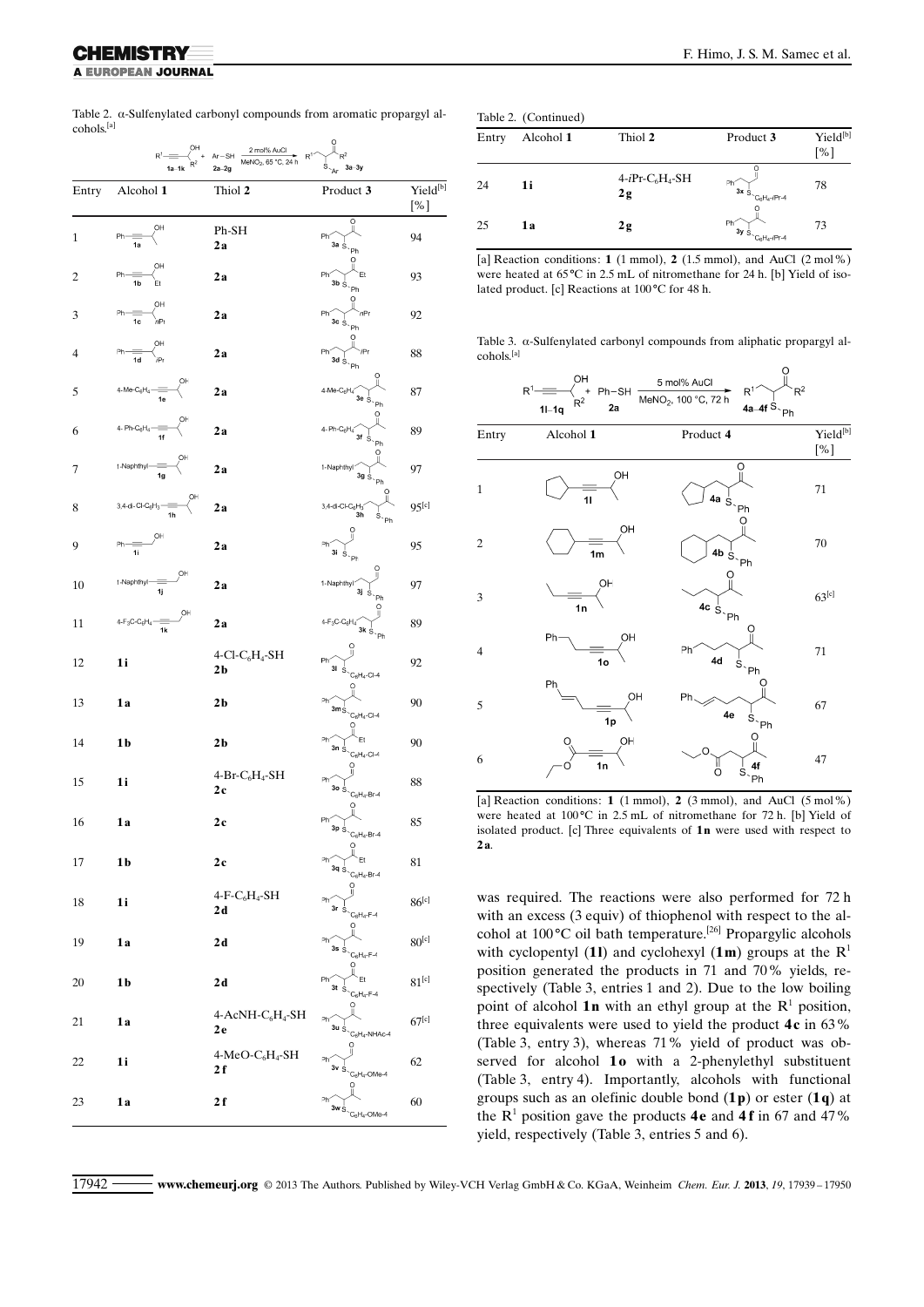# Synthesis of a-Sulfenylated Carbonyl Compounds<br>
FULL PAPER

#### Mechanistic studies

Experimental studies: During the course of the reaction between primary propargyl alcohol  $1$  i and thiophenol  $2a$ , we observed the appearance of new <sup>1</sup> H NMR signals in the crude reaction mixture which did not correspond to the starting materials or the product. In a control experiment, a new compound was isolated. After structural elucidation, we concluded that the new compound was an E/Z mixture  $(2/7)^{[27]}$  of sulfenylated allylic alcohol 5 (Scheme 4),<sup>[28]</sup> which



Scheme 4. Intermediate 5 formed in the AuCl-catalyzed reaction of 1i and  $2a$ .

was found to be the true intermediate of this reaction (see below). Such intermediates were observed during the course of all reactions of propargylic alcohols and aryl thiols.

The hydrothiolation reaction to generate 5 from 1i and 2a without a catalyst has recently been reported.<sup>[29]</sup> The effect of a gold catalyst on the formation of allylic alcohol 5 was therefore investigated. Three separate reactions between 1i and 2a to generate 5 were carried out with and without the AuCl (2 mol%) catalyst at room temperature in nitromethane. The gold-catalyzed reaction produced 60% of 5, whereas only a trace amount of  $5$  ( $\lt 10\%$ ) was observed in the uncatalyzed reaction after 2 h (Table 4). We also

Table 4. Effect of AuCl on the formation of 5 from 1i and  $2a$ .<sup>[a]</sup>

|               | OН<br>1i     | $2 \text{ mol% AuCl} \rightarrow \text{Ph}$<br>$+ Ph-SH$<br>MeNO <sub>2</sub><br>2a<br>rt. 2 h | $Ph^{\prime}$ s |
|---------------|--------------|------------------------------------------------------------------------------------------------|-----------------|
| Entry         | Mol% of AuCl | Additive ( $[mol\%]$ )                                                                         | Conversion to 5 |
|               |              |                                                                                                | 60%             |
| 2             |              |                                                                                                | ${<}10%$        |
| $\mathcal{F}$ |              | proton sponge $(30)$                                                                           | 58%             |

[a] Reaction conditions: 1i (1 mmol), 2a (1.5 mmol), AuCl, and additive were stirred at room temperature in nitromethane (2.5 mL) for 2 h.

tested whether addition of a proton sponge affects the formation of compound 5 in the presence of AuCl, but there was no difference to the reaction in the absence of the proton sponge (Table 4, entry 3 vs. entry 1).

Since the experimental data showed that sulfenylated allylic alcohol 5 is an intermediate in the overall reaction, we studied the conversion of 5 to the final product 3i separately. Compound 5 was stable in nitromethane at 65°C, and no conversion was observed (Table 5, entry 1). Also, addition of thiophenol  $2a$  did not result in any conversion to  $3i$ , and compound 5 remained intact under these reaction conditions (Table 5, entry 2). On the other hand, quantitative formation of aldehyde 3i was observed in 8 h in the presence of

|       | Table 5. Formation<br>Ph | οf<br>product<br>OH<br>5 | 3i<br>from<br>2 mol% AuCl<br>Ph<br>MeNO <sub>2</sub><br>3i<br>65 °C, 8 h<br>Ph<br>99% yield | $5^{[a]}$<br>intermediate |
|-------|--------------------------|--------------------------|---------------------------------------------------------------------------------------------|---------------------------|
| Entry | Catalyst                 | Equiv of $2a$            | Additive                                                                                    | Yield[b] [%]              |
| 1     |                          | 0                        |                                                                                             | 0                         |
| 2     |                          | 1.5                      |                                                                                             | 0                         |
| 3     | AuCl                     | 0                        |                                                                                             | 99                        |
| 4     | AuCl                     | 0                        | proton sponge <sup>[c]</sup>                                                                | 0                         |
| 5     | AuCl                     | 0                        | molecular sieves[d]                                                                         | $\theta$                  |
| 6     | AcOH                     | 0                        |                                                                                             | $\Omega$                  |
| 7     | AuCl                     | 1.5                      | proton sponge <sup>[c]</sup>                                                                | 93                        |
| 8     | AuSPh                    | 0                        | Let Desetion conditional $E(1 \text{ mod } \text{A} \cdot C1/2 \text{ mod } 0)$             | 10                        |

[a] Reaction conditions: 5 (1 mmol) and AuCl (2 mol%) were heated at 658C in 2.5 mL of nitromethane for 8 h. [b] NMR yield. [c] 30 mol% of 1,8-bis(dimethylamino)naphthalene was used. [d] Activated  $(4 \text{ Å})$ .

2 mol% of AuCl (Table 5, entry 3). However, no conversion of 5 to 3i was observed when 30 mol% of proton sponge or molecular sieves was used together with AuCl (Table 5, entries 4 and 5, respectively). The above results suggest that the reaction may be catalyzed by a protic acid. To verify this, compound 5 was treated with acetic acid, but no conversion to 3i was observed (Table 5, entry 6). Interestingly, the reaction took place in the presence of the proton sponge (30 mol%) if a combination of 2 mol% of AuCl with 1.5 equiv of thiophenol 2a was used (Table 5, entry 7). Moreover, application of  $Au<sup>I</sup>$  thiophenolate<sup>[23]</sup> led only to a low conversion (Table 5, entry 8). These experiments support that the presence of both AuCl and a proton source (e.g., HCl or thiophenol) is necessary for the reaction to proceed efficiently.

The above experiments also confirmed that the overall reaction is indeed a two-step process and identified sulfenylated allylic alcohol 5 as the true intermediate. The first step is a regioselective AuCl-catalyzed addition of thiophenol 2 a to the triple bond of alcohol 1i, and the second step is a rearrangement of the resulting intermediate 5 into the final product 3i (Scheme 5). Efficient transformation of 5 into 3i requires both AuCl and a proton source.



Scheme 5. The overall reaction between 1i and 2a to form product 3i via intermediate allylic alcohol 5.

Formation of the  $\alpha$ -sulfenylated carbonyl compound is atom-efficient, since all atoms of the reacting alcohol and thiol end up in the  $\alpha$ -sulfenylated carbonyl product. The  $\alpha$ hydrogen atom at the 1-position of the alcohol and the protons of the alcohol and thiol are transferred to the triple bond of the alcohol during the course of the reaction. To determine the positions to which the individual hydrogen atoms are transferred, reactions were carried out with deu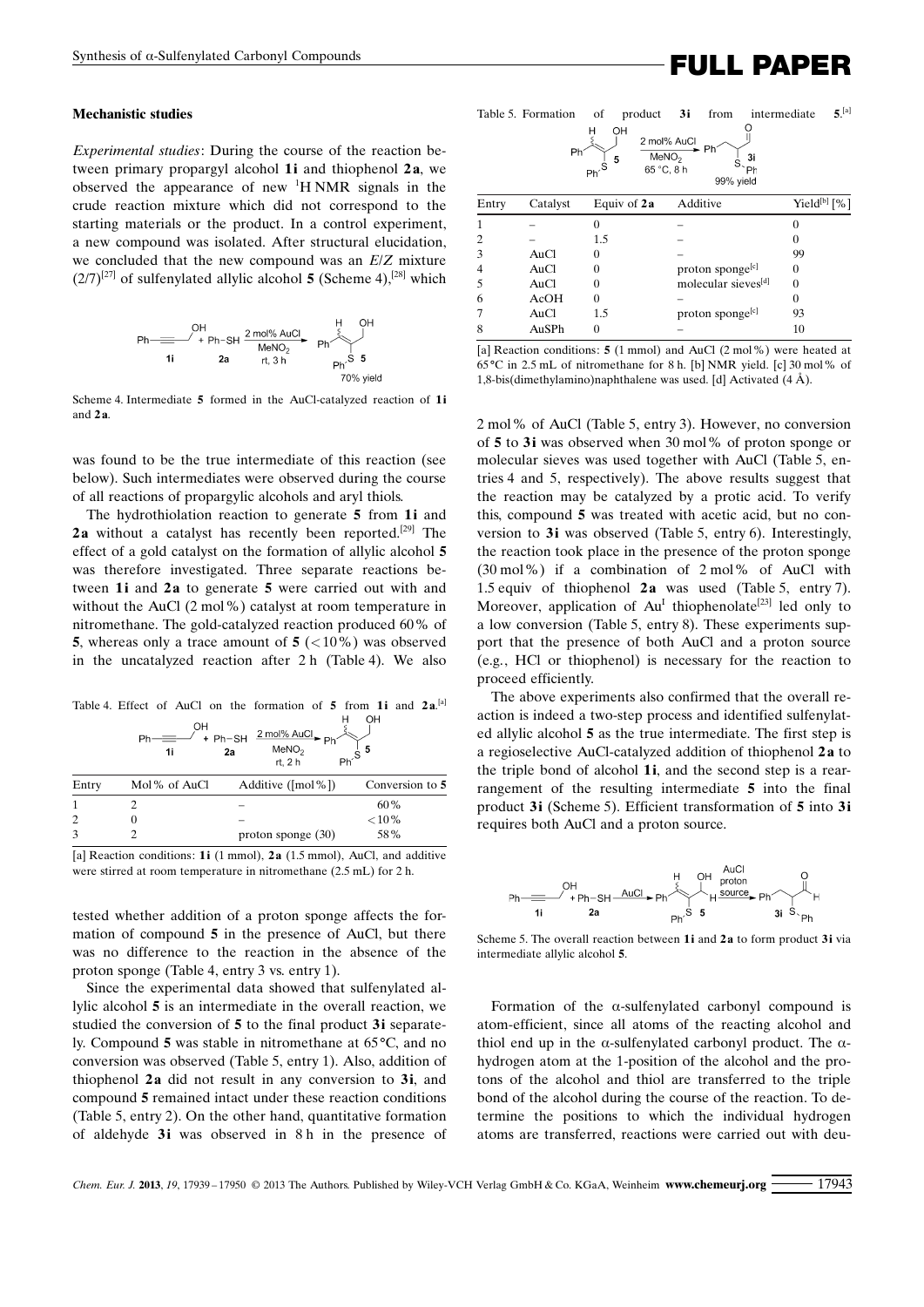terium-labeled 1i-OD (D in the protic position), 1i-CD (D in the hydridic position), and 2 a-SD (D in the protic position).

First, the OH proton of alcohol 1i and SH proton of thiophenol 2a were exchanged for deuterium atoms. The reaction between  $1i$ -OD and  $2a$ -SD (80% deuterium purity) was carried out for 24 h in CDCl<sub>3</sub> at reflux with 5 mol% of gold(I) chloride, and the product was isolated in a 80% yield (Scheme 6). <sup>1</sup>H and <sup>2</sup>H NMR spectroscopic studies on



Scheme 6. Deuterium incorporation with labeled 1i-OD and 2 a-SD.

the purified product revealed that the total deuterium content was 75%, of which deuterium incorporation at the benzylic 3-position (3i-D1) was 90% (Scheme 6).<sup>[30]</sup> No deuterium incorporation was observed at the 2-position of the product. This labeling experiment shows that the protons from both the OH group of  $1i$  and the SH group of  $2a$  are transferred to the benzylic 3-position of 3i.

Alcohol 1i-CD (90% deuterium purity) labeled with a deuterium atom in the hydridic 1-position was prepared and used as substrate in the  $\alpha$ -sulfenvlation reaction. The reaction was run for 24 h and the product was isolated in a 73% yield (Scheme 7).  ${}^{1}$ H NMR and  ${}^{2}$ H NMR spectro-



Scheme 7. Deuterium incorporation with labeled 1i-CD.

scopic studies on the purified product showed that the total deuterium content of the product was 90%, of which deuterium retention at the aldehyde 1-position (3i-D2) was 79% and the remaining 11% deuterium was incorporated at the 2-position of the product (3i-D3). This labeling study shows that the hydride or deuteride of 1i-CD is transferred to the 2-position of the product.

To investigate the intramolecularity of the hydride migration, a crossover experiment was carried out with  $1i$ -CD,  $1j$ , and  $2a$  (Scheme 8). <sup>1</sup>H and <sup>2</sup>H NMR spectral studies on the purified products showed no deuterium incorporation in  $3<sub>i</sub>$ , whereas deuterium incorporation in 3i was obtained in similar ratios to Scheme 7. This points to a mechanism involving an intramolecular 1,2-hydride transfer.

To study the scope of chirality transfer of the present reaction, optically pure  $(S)$ -1a was used as substrate in the gold(I)-catalyzed  $\alpha$ -sulfenylation reaction (Scheme 9). No chirality transfer was observed when  $(S)$ -1a reacted with



Scheme 8. Crossover experiment to investigate the intramolecularity of the hydride shift.



Scheme 9. Investigation of chirality transfer for the conversion of  $(S)$ -1a into 3a

thiophenol 2a under the optimized reaction conditions, and rac-3a was generated.

Theoretical studies: To gain further insight into the reaction mechanism, a theoretical study was performed with the DFT functional M06<sup>[31]</sup> (see Experimental Section). First, formation of the experimentally observed sulfenylated allylic alcohol intermediate 5 by gold-catalyzed regioselective addition of thiophenol  $2a$  to the triple bond of propargylic alcohol 1i was studied. Second, gold-catalyzed rearrangement of compound 5 to the final product 3i was investigated. While the gold-catalyzed additions of various nucleophiles to triple and double bonds have been the subject of both experimental and theoretical mechanistic studies,<sup>[32]</sup> the corresponding reaction with aryl thiol nucleophiles has been less studied. The present calculations on the gold-catalyzed hydrothiolation reaction complement our experimental results and increase the mechanistic understanding of this class of reactions.

The experimental results presented above point to AuCl being the true catalyst of the reaction (Tables 1 and 4). Therefore, we considered several different complexes of AuCl with thiophenol  $2a$  and propargylic alcohol  $1i$  as the starting point for the catalytic cycle of the hydrothiolation reaction. The lowest-energy complex is formed between AuCl and thiophenol  $2a$  (INT0, Figure 1) with a binding energy of 22.1 kcalmol<sup>-1</sup>. Therefore, **INT0** serves as the zero point in the free-energy plots below. The catalytically relevant AuCl complex with propargylic alcohol 1i (INT1, Figure 1) is, however, only  $1.4 \text{ kcalmol}^{-1}$  less stable (see Figure 1 for the calculated free-energy profile).<sup>[33]</sup>

The first step in the mechanism is nucleophilic attack of thiophenol on the triple bond of the propargylic alcohol bound to AuCl.<sup>[34]</sup> Thiophenol can attack at the 2- or 3-position with formation of isomeric products. Furthermore, both the syn addition of thiophenol and AuCl (which can be termed inner-sphere) and anti addition (outer-sphere) pathways are possible. These options were evaluated by calcula-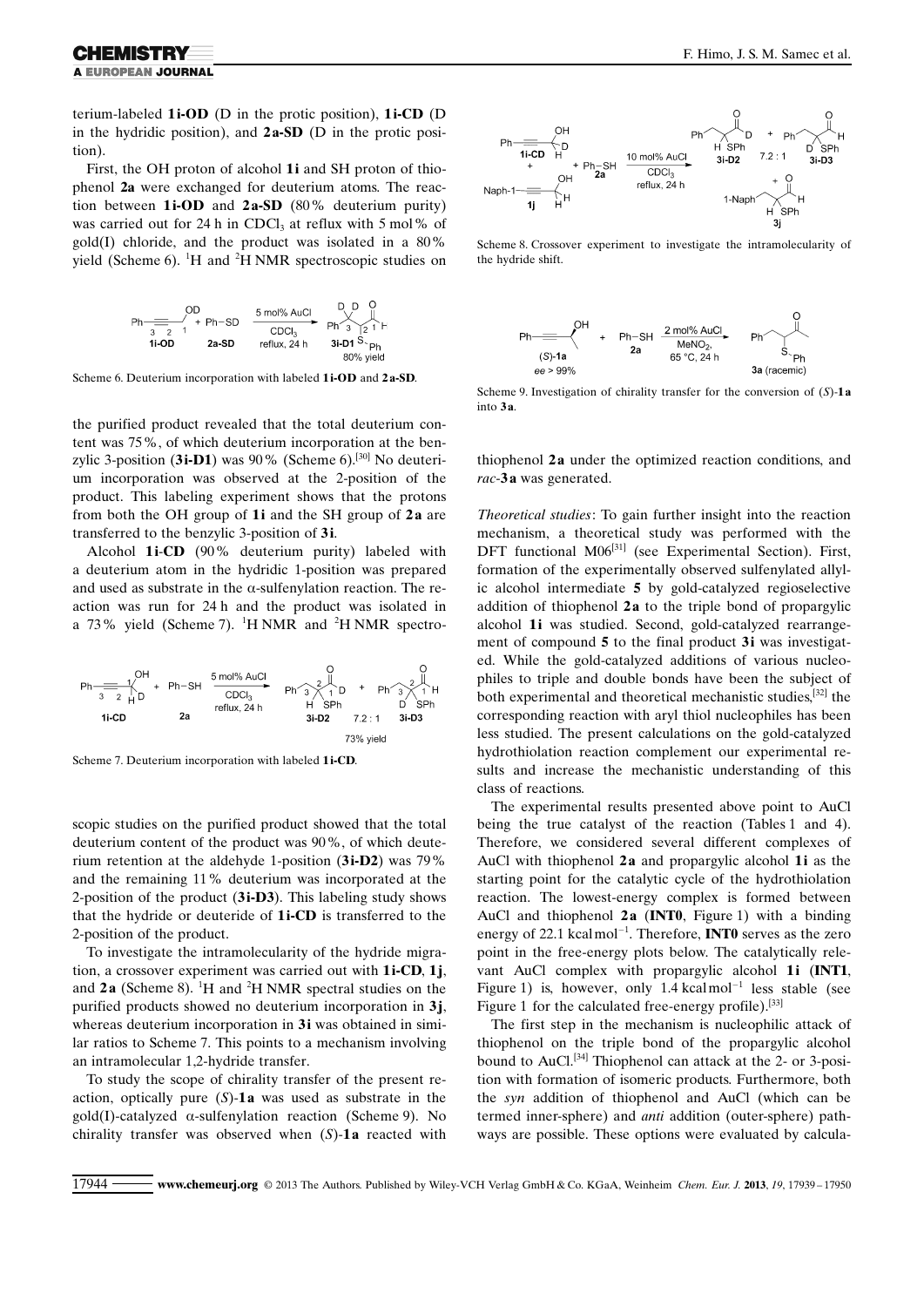### Synthesis of a-Sulfenylated Carbonyl Compounds<br> **FULL PAPER**



Figure 1. Free-energy profile for the regioselective gold-catalyzed addition of thiophenol 2 a to the triple bond of propargylic alcohol 1i.

tions. The barriers for the two outer-sphere attacks via TS1a and TS1b (see Figure 2 for optimized structures) were both calculated to be  $23.8 \text{ kcalmol}^{-1}$  relative to **INT0**. In both TS1a and TS1b, and also in the resulting intermediates INT2a and INT2b, a hydrogen bond is present between the thiol proton and the oxygen atom of the hydroxyl group. The calculations show that the transition states for the alternative inner-sphere additions (TS1c and TS1d) have significantly higher energies than those of the outer-sphere addi-

tions  $(6-11 \text{ kcalmol}^{-1})$ , see Figure 1 for energy diagram and Figure 2 for optimized structures). This result is in line with previous findings on gold-catalyzed additions to double and triple bonds, which were shown to take place preferentially by an outer-sphere mechanism.[35] Therefore, the subsequent steps of the inner-sphere addition pathways were not further evaluated in the present study. The outer-sphere course of thiophenol addition implies that the reaction will afford only the Z isomer of allylic alcohol 5. However, since a mix-



Figure 2. Optimized transition-state structures for the key steps of the gold-catalyzed hydrothiolation of propargylic alcohol 1i. The phenyl hydrogen atoms have been omitted for clarity.

Chem. Eur. J. 2013, 19, 17939-17950 © 2013 The Authors. Published by Wiley-VCH Verlag GmbH & Co. KGaA, Weinheim <www.chemeurj.org> <sup>17945</sup>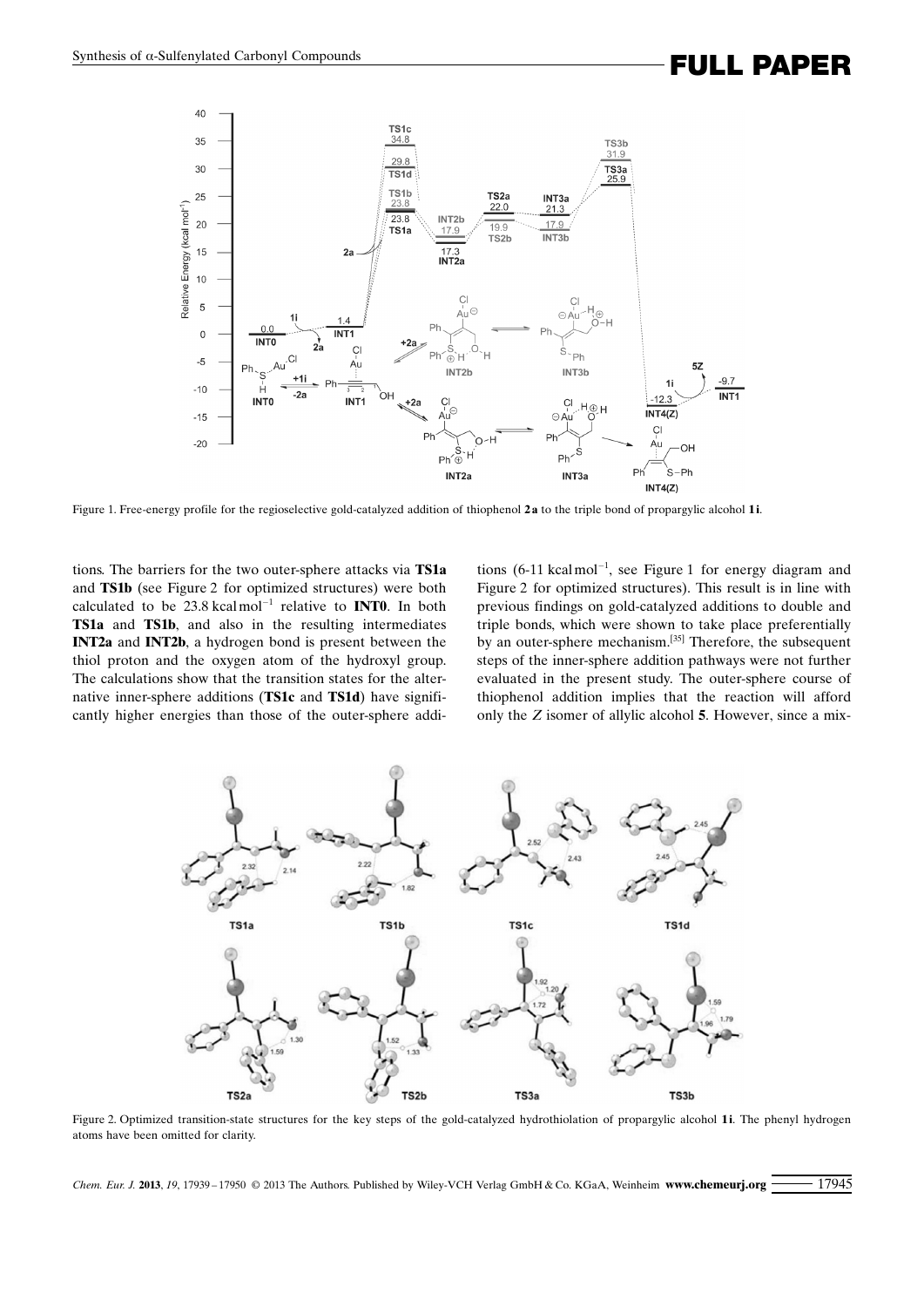ture of  $E$  and  $Z$  isomers of  $5$  was observed experimentally, some other process must be responsible for the formation of the  $E$  isomer. This is indeed the case (see below).

The next step in the gold-catalyzed addition of thiophenol to propargylic alcohol is a protodeauration. This reaction cannot take place directly from INT2a or INT2b, because that would require transferring the proton from the sulfur atom to a distant carbon atom. Instead, this step is facilitated by the adjacent hydroxyl group, which can transfer the proton intramolecularly in a stepwise fashion.<sup>[36]</sup> Hence, an initial proton transfer from sulfur to oxygen takes place (TS2a and TS2b, Figure 2), followed by protodeauration (TS3a and TS3b). Transition states TS3a and TS3b are the

highest points in the freeenergy profiles of the respective pathways, and their relative energies therefore determine the overall regioselectivity of the addition. Protodeauration via TS3a is calculated to be favored by  $6.0 \text{ kcal mol}^{-1}$  compared to TS3b (25.9 versus 31.9 kcal  $mol^{-1}$  relative to **INT0**, respectively). This difference in energy corresponds well to the experimental finding that only  $\alpha$ -sulfenvlated carbonyl compounds were observed. The difference in barriers can be explained by the fact that the TS3b contains a strained, fourmembered cyclic structure, while **TS3a** has a more relaxed, five-membered cyclic structure. Thus, according to the calculagests that this gold-catalyzed isomerization of 5 to 3i follows a different mechanistic route compared with previous reactions catalyzed by other metals. We have evaluated theoretically a number of possible

mechanisms for the isomerization of 5 to 3i which comply with the results of the experimental investigations discussed above. The calculations show that the only pathway that has plausible barriers is initiated by protonation of allylic alcohol 5 by an external proton source activated with AuCl (Figure 3). All of the other alternative mechanisms tested, such as those involving hydride shift promoted by coordina-

in hydride transfer and the fact that this process requires the presence of both AuCl and a proton source (Table 5) sug-



Figure 3. Free-energy profile for the gold-catalyzed isomerization of allylic alcohol 5 to aldehyde 3i.

tions, the hydroxyl group of the reactant plays an important role in controlling the regioselectivity of the reaction.

The protodeauration was found to be very exergonic and thus irreversible, and it results in the formation of complex INT4(Z), with AuCl coordinated to the double bond of intermediate 5Z. To close the catalytic cycle for thiophenol addition, compound 5Z is released by 1i to regenerate INT1. Overall, the formation of intermediate 5Z is calculated to be exergonic by 11.1 kcalmol<sup>-1</sup>.

In the second part of the reaction, intermediate 5 rearranges to the final product, aldehyde 3i. The isomerization of allylic alcohols to the corresponding ketones is known to be catalyzed by complexes of transition metals such as Ru, Rh, and Fe.<sup>[37]</sup> However, to the best of our knowledge, no examples of gold-catalyzed isomerization of allylic alcohols have been reported. Interestingly, the above-mentioned reactions usually follow a redox pathway involving intermediate formation of metal hydride and  $\alpha$ ,  $\beta$ -unsaturated ketone, and result in an intra- or intermolecular 1,3-hydride transfer to the 3-position of the product. In contrast, the gold-catalyzed process described here results in a selective intramolecular 1,2-hydride shift (Schemes 7 and 8). The dissimilarity tion of AuCl to the double bond of 5 or intramolecular protonation of the double bond by the AuCl-activated hydroxyl group, were found to proceed via high-energy routes with barriers exceeding  $30 \text{ kcal mol}^{-1}$  (see Supporting Information for details).

The catalytic cycle for the rearrangement of 5Z into 3i starts with complex INT4(Z). Under the normal reaction conditions thiophenol 2a is present in the reaction mixture in excess and may act as a proton donor. Thus, in the first step of the reaction, 2a, acidified by coordination of AuCl to the sulfur atom, protonates the double bond of allylic alcohol  $5Z$  at the 3-position (TS4 $(Z)$ ), see Figure 4 for the optimized structure). The calculated barrier is  $16.4 \text{ kcal mol}^{-1}$ relative to INT4(Z), and the resulting dissociated ion-pair intermediate **INT5** lies 7.0 kcalmol<sup>-1</sup> higher than **INT4(Z)** (see Figure 3 for the free-energy diagram). Since the transition state for the following step of the catalytic cycle (TS5) is higher in energy than  $TS4(Z)$ , the protonation is reversible.

Importantly, the intermediate INT5 can undergo rotation around the C-C single bond and a subsequent reprotonation via TS4(E), which results in the formation of the isomeric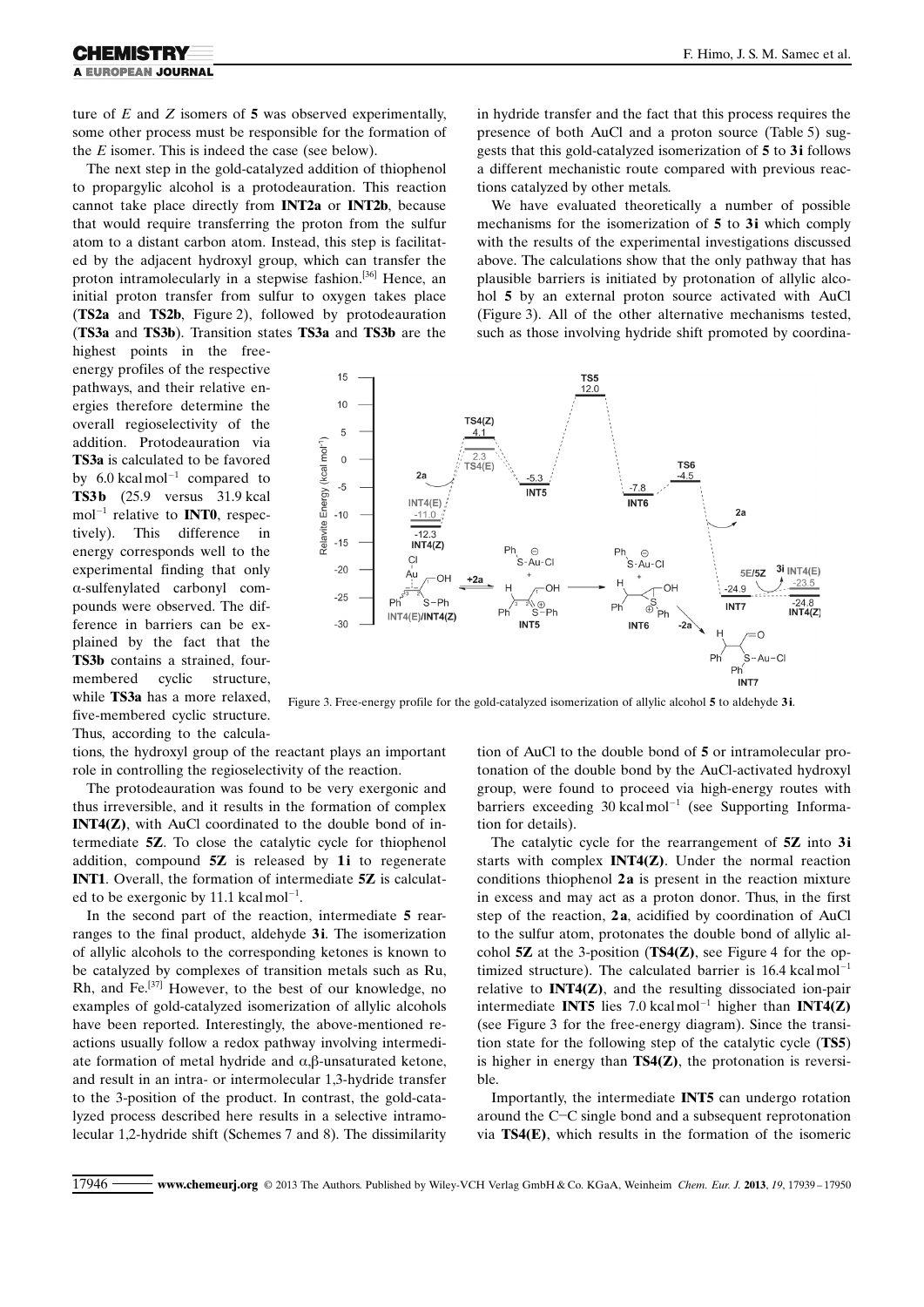## Synthesis of a-Sulfenylated Carbonyl Compounds<br>
FULL PAPER



Figure 4. Optimized transition-state structures for the key steps of the gold-catalyzed isomerization of allylic alcohol 5 to aldehyde 3i.

INT4(E). Hence, although the preceding hydrothiolation reaction delivers the Z-configured allylic alcohol 5Z exclusively, as discussed above, it may interconvert with 5E under the reaction conditions to afford the experimentally observed mixture of isomers. The calculated energy difference between free 5E and 5Z is 0.5 kcalmol<sup>-1</sup> in favor of 5E. This corresponds to a 5E:5Z ratio of about 2:1, which differs slightly from the experimentally observed 2:7 mixture, which corresponds to 0.8 kcalmol<sup> $-1$ </sup> in favor of **5Z**. This discrepancy may be ascribed to the errors of the theoretical methodology.

The subsequent step of the reaction is the key 1,2-hydride shift (TS5), driven by the electron-deficient character at the 2-position in INT5. This takes place via TS5 with an overall barrier of 24.3 kcalmol<sup>-1</sup> relative to **INT4(Z)**. Interestingly, although both INT5 preceding TS5 and the resulting INT6 were found to be more stable as dissociated ion pairs, the transition state has slightly lower energy as an associated ion pair. This is due to the interaction between the gold center and the hydride (Figure 4), that is, gold assists the hydride shift.

After the hydride shift, the proton is returned to the thiophenol (TS6, see Figure 4 for the optimized structure) and a complex of AuCl with the product is formed (INT7). The calculated barrier for this is very low, only 3.3 kcalmol<sup>-1</sup> relative to INT6. To close the catalytic cycle, product 3i is released and INT4 regenerated. The latter ligand exchange is slightly endergonic (by 0.1 and 1.4 kcalmol<sup>-1</sup> for **INT4(Z)** and **INT4(E)**, respectively). This means that **INT4(Z)** and INT7 are the most stable gold complexes present in the reaction mixture.

As discussed above, it was experimentally shown that AuCl can promote the isomerization of allylic alcohol 5 to aldehyde 3i even in the absence of the thiophenol (Table 5, entry 3). The reaction was, however, inhibited by the addition of 30 mol% of proton sponge (Table 5, entry 4) or molecular sieves (Table 5, entry 5). From these results, we concluded that the role of the proton donor may also be played by HCl, which could be present in AuCl or might be generated under the reaction conditions. Therefore, we also calculated the free-energy profile for the reaction involving HCl as the proton source instead of thiophenol. The results indicated that such process is indeed feasible and in fact more energetically favorable than that with thiophenol (see Supporting Information). However, from the calculations it is difficult to say which of the two alternative pathways is operational under the normal reaction conditions, due to the much higher concentration of 2a compared to HCl in the reaction mixture.

Proposed reaction mechanism: On the basis of the experimental and computational studies the following reaction mechanism is proposed<sup>[38]</sup> for the gold-catalyzed reaction between propargylic alcohols and thiophenols producing a-sulfenylated carbonyl compounds. The mechanism consists of two catalytic cycles (Scheme 10), corresponding to the two sequential processes taking place in the course of the reaction: 1) hydrothiolation of propargylic alcohol 1i and 2) isomerization of sulfenylated allylic alcohol 5 to the final aldehyde 3i.

For the hydrothiolation cycle (Scheme 10, left part), it was established that the initial addition of the thiophenol to the triple bond of the propargylic alcohol proceeds by an outersphere mechanism and can occur at both the 2- and 3-positions (TS1a and TS1b), affording both INT2a and INT2b. However, this step and the subsequent proton transfer (TS2a and TS2b) were found to be reversible, and thus the final regioselectivity is determined by the protodeauration. According to the calculations, protodeauration is favored for the  $\alpha$ -adduct (TS3a), in agreement with the experimental results.

Once formed, the intermediate sulfenylated allylic alcohol 5 can undergo isomerization to the final product, following the second catalytic cycle (Scheme 9, right part). The first step of the cycle involves protonation of the double bond of 5 by a proton donor (e.g., thiophenol 2a), acidified by coordination to AuCl. The protonation step was found to be reversible, and this may account for the Z–E isomerization of allylic alcohol 5, which is produced in the hydrothiolation step as the  $Z$  isomer exclusively, whereas a mixture of  $5Z$ and 5E was observed experimentally. From INT5 a 1,2-hydride shift takes place (TS5), which is driven by the electron-deficient character at the 2-position. In the final step of the cycle, the proton donor is regenerated.

The gold-catalyzed pathway described here is a new mechanism for the isomerization of allylic alcohols and is distinct from those followed in the presence of other transition metal catalysts.[37]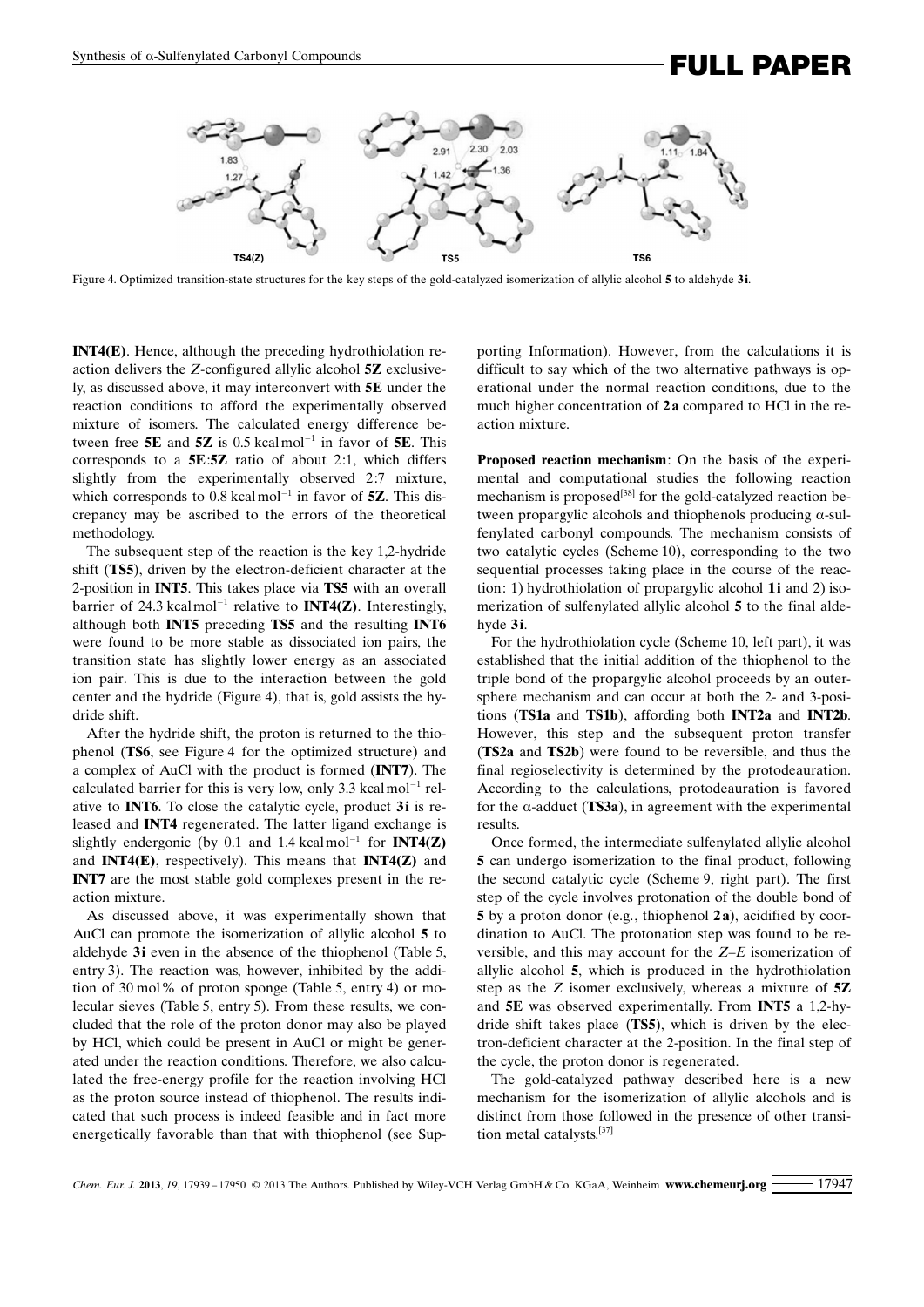

Scheme 10. Proposed reaction mechanism.

### Conclusion

An atom-efficient, gold-catalyzed route to  $\alpha$ -sulfenylated carbonyl compounds from propargylic alcohols and aromatic thiols was studied. By utilizing this protocol, primary aromatic, secondary aromatic, and secondary aliphatic propargylic alcohols were transformed into  $\alpha$ -sulfenylated carbonyl compounds in good to excellent yields. When a secondary alcohol was used, an  $\alpha$ -sulfenylated ketone was generated, and when a primary alcohol was used, an  $\alpha$ -sulfenylated aldehyde was obtained. The protocol was found to be general with respect to a variety of substituents on the aromatic ring of the alcohols and thiols. Aliphatic propargylic alcohols were also successfully employed to produce the desired  $\alpha$ sulfenylated ketones. Experimental and theoretical investigations were performed to elucidate the mechanism and the source of regioselectivity of the reaction. The initial thiol attack at the 2-position of the propargylic alcohol was suggested to be due to a favored protodeauration step via an energetically favored five-membered cyclic transition state, instead of the unfavorable four-membered cyclic transition state found for attack at the 3-position of the triple bond. Furthermore, experimental data and calculations showed that protonation of the double bond of the sulfenylated allylic alcohol intermediate in the next step was promoted by a proton-transfer mediator coordinated to gold chloride. The protonation was required for the 1,2-hydride shift that generated the final product.

### Experimental Section

4-Phenyl-3-(phenylthio)butan-2-one  $(3a)$ : AuCl  $(5 \text{ mg}, 2 \text{ mol\%})$  was transferred to a 5 mL microwave vial with a small magnet in a glove box under nitrogen atmosphere. The cap of the vial was closed tightly and the vial was removed from the glove-box. Dry nitromethane (2.5 mL), alcohol 1a (145  $\mu$ L, 1 mmol), and benzenethiol (2a, 154  $\mu$ L, 1.5 mmol) were added to the vial by syringe and the mixture was stirred with a magnetic stirrer at  $65^{\circ}$ C for 24 h. After completion of the reaction (shown by TLC or crude NMR spectroscopy), the solvent was evaporated under reduced pressure and the residue was purified by silica-gel (100–200 mesh) column chromatography with 3 vol% ethyl acetate/pentane as eluent to yield the desired product  $3a$  as a pale yellow oil  $(240 \text{ mg}, 0.94 \text{ mmol})$ , 94%). <sup>1</sup>H NMR (300 MHz, CDCl<sub>3</sub>):  $\delta$  = 2.20 (s, 3H, H-1), 3.00 (dd, J = 6.9 Hz, 14.4 Hz, 1H, H-4), 3.19 (dd, J=8.4 Hz, 14.1 Hz, 1H, H-4), 3.90 (dd, J=6.9 Hz, 8.4 Hz, 1H, H-3), 7.18–7.37 ppm (m, 10H, H-arom). <sup>13</sup>C NMR (75 MHz, CDCl<sub>3</sub>):  $\delta$  = 28.1, 36.9, 59.0, 127.1, 128.5, 128.8, 129.4, 133.0, 133.3, 138.3, 204.5 ppm.

Computational details: The calculations were performed with the M06 functional<sup>[31]</sup> as implemented in the Gaussian 09 package.<sup>[39]</sup> Geometries were optimized by using the def2-SVP double- $\zeta$  basis set with polarization functions on all atoms.[40] Relativistic effects were accounted for by using the relativistic SDD effective core potential for gold.<sup>[41]</sup> The stationary points were characterized by frequency calculations to confirm their character as minima (no imaginary frequencies) or transition states (one imaginary frequency corresponding to the reaction coordinate). The solvation energies were calculated as single-point energy corrections at the same level of theory as the geometry optimization by using the conductor-like polarizable continuum model (CPCM) formalism<sup>[42]</sup> with the parameters for nitromethane ( $\varepsilon$ =36.562). Thermal corrections to Gibbs free energies were calculated for 338.15 K, which is the temperature at which the reactions were performed experimentally. The final Gibbs free energies reported in this article were obtained from single-point calculations with the larger  $6-311+G(2d,2p)$  basis set for H, C, O, S, and Cl, and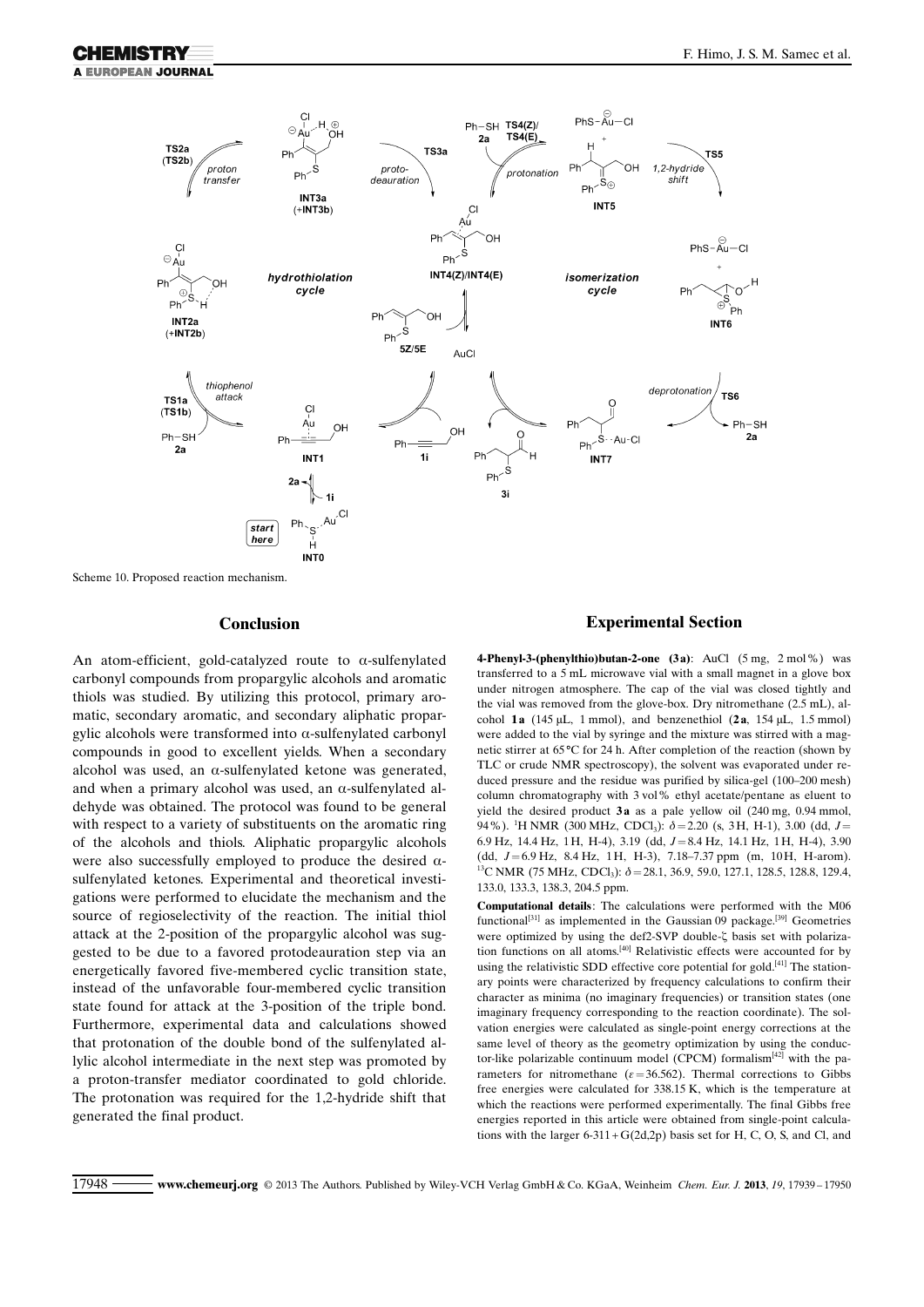SDD for Au, corrected for zero-point and thermal effects, as well as solvation<sup>[43]</sup>

For comparison, we also reoptimized all of the structures using the B3LYP functional and recalculated the energies with all corrections, including dispersion. Some differences were observed, but the results were in general consistent with the M06 results presented here (see Supporting Information for details).

#### Acknowledgements

J.S.M.S. thanks the Swedish Research Council, Stiftelsen Olle Engkvist Byggmästare, Wenner-Gren Stiftelserna, and the Swedish Institute for financial support. F.H. acknowledges financial support from the Göran Gustafsson Foundation for Research in Natural Science and Medicine and the Knut and Alice Wallenberg Foundation. Computer time was generously provided by the Swedish National Infrastructure for Computing.

- [1] a) R. J. Cremlyn, An Introduction to Organo-Sulfur Chemistry, Wiley & Sons, New York, 1996; b) for a review on metal catalyzed C-S bond formation, see: T. Kondo, T. A. Mitsudo, [Chem. Rev.](http://dx.doi.org/10.1021/cr9902749) 2000, 100[, 3205](http://dx.doi.org/10.1021/cr9902749); c) Organosulfur Chemistry in Asymmetric Synthesis (Eds.: T. Toru, C. Bolm), Wiley & Sons, New York, 2008.
- [2] a) D. Giles, M. S. Prakash, K. V. Ramseshu, Cent. Eur. J. Chem. 2007, 4, 428; b) G. Jaehne, V. Krone, M. Bickel, M. Gossel, PCT Int. Appl. 2003, WO03020677 (A2); c) I. Hartman, A. R. Gillies, S. Arora, C. Andaya, N. Royapet, W. J. Welsh, D. W. Wood, R. J. Zauhar, [Pharm. Res.](http://dx.doi.org/10.1007/s11095-009-9941-z) 2009, 26, 2247; d) J. Krapcho, C. F. Turk, [J.](http://dx.doi.org/10.1021/jm00265a007) [Med. Chem.](http://dx.doi.org/10.1021/jm00265a007) 1973, 16, 776.
- [3] T. Siatra-Papastaikoudi, A. Tsotinis, I. Chinou, C. Roussakis, Farmaco 1994, 49, 221.
- [4] H. L. Holland, F. M. Brown, F. Barrett, J. French, D. V. Johnson, [J.](http://dx.doi.org/10.1007/s10295-003-0050-4) [Ind. Microbiol. Biotechnol.](http://dx.doi.org/10.1007/s10295-003-0050-4) 2003, 30, 292 and references cited therein.
- [5] C. Curti, M. Laget, A. O. Carle, A. Gellis, P. Vanelle, [Eur. J. Med.](http://dx.doi.org/10.1016/j.ejmech.2006.12.015) [Chem.](http://dx.doi.org/10.1016/j.ejmech.2006.12.015) 2007, 42, 880.
- [6] a) M. Bruncko, D. Hong, S. Elmore, A. R. Kunzer, C. L. Lynch, W. McClellan, C. M. Park, A. M. Petros, X. Song, X. Wang, N. Tu, M. D. Wendt, A. Shoemaker, M. Mitten, US 2007072860, 2007; b) D. J. Augeri, S. A. Baumeister, M. Bruncko, D. A. Dickman, H. Ding, J. Dinges, S. W. Fesik, P. J. Hajduk, A. R. Kunzer, W. McClellan, D. G. Nettesheim, T. Oost, A. M. Petros, S. H. Rosenberg, W. Shen, S. A. Thomas, X. Wang, M. D. Wendt, US 2002086887, 2002.
- [7] See the following reviews and references cited therein: a) M. Mellah, A. Voituriez, E. Schulz, [Chem. Rev.](http://dx.doi.org/10.1021/cr068440h) 2007, 107, 5133; b) H. Pellissier, [Tetrahedron](http://dx.doi.org/10.1016/j.tet.2006.09.068) 2007, 63, 1297.
- [8] a) B. M. Trost, [Chem. Rev.](http://dx.doi.org/10.1021/cr60314a002) 1978, 78, 363; b) B. M. Trost, [Acc. Chem.](http://dx.doi.org/10.1021/ar50132a004) Res. 1978, 11[, 453](http://dx.doi.org/10.1021/ar50132a004); c) B. Wladislaw, L. Marzorati, C. Di Vitta, [Org.](http://dx.doi.org/10.1080/00304940709458600) [Prep. Proced. Int.](http://dx.doi.org/10.1080/00304940709458600) 2007, 39, 447; d) R. M. Coates, [Angew. Chem.](http://dx.doi.org/10.1002/ange.19730851415) 1973, 85[, 630](http://dx.doi.org/10.1002/ange.19730851415); [Angew. Chem. Int. Ed. Engl.](http://dx.doi.org/10.1002/anie.197305861) 1973, 12, 586; e) R. B. Woodward, I. J. Pachter, M. L. Scheinbaum, J. Org. Chem. 1971, 36, 1137; f) B. M. Trost, T. N. Salzmann, K. Hiroi, [J. Am. Chem. Soc.](http://dx.doi.org/10.1021/ja00432a034) 1976, 98[, 4887](http://dx.doi.org/10.1021/ja00432a034); g) for a review on the chemistry of 1,2-carbonyl transposition, see: V. V. Kane, V. Singh, A. Martin, D. L. Doyle, [Tet](http://dx.doi.org/10.1016/S0040-4020(01)88538-0)[rahedron](http://dx.doi.org/10.1016/S0040-4020(01)88538-0) 1983, 39, 345 and references cited therein; h) B. M. Trost, T. N. Salzmann, [J. Am. Chem. Soc.](http://dx.doi.org/10.1021/ja00801a058) 1973, 95, 6840; i) B. M. Trost, H. C. Arndt, P. E. Strege, T. R. Verhoeven, [Tetrahedron Lett.](http://dx.doi.org/10.1016/S0040-4039(00)71334-7) 1976, 17[, 3477.](http://dx.doi.org/10.1016/S0040-4039(00)71334-7)
- [9] P. Brownbridge, E. Egert, P. G. Hunt, O. Kennard, S. Warren, [J.](http://dx.doi.org/10.1039/p19810002751) [Chem. Soc. Perkin Trans. 1](http://dx.doi.org/10.1039/p19810002751) 1981, 2751.
- [10] a) H. J. Reich, R. C. Holtan, S. L. Borkowsky, [J. Org. Chem.](http://dx.doi.org/10.1021/jo00378a038) 1987, 52[, 312](http://dx.doi.org/10.1021/jo00378a038); b) H. J. Reich, R. C. Holtan, C. Bolm, [J. Am. Chem. Soc.](http://dx.doi.org/10.1021/ja00170a026) 1990, 112[, 5609](http://dx.doi.org/10.1021/ja00170a026).
- [11] M. Christlieb, J. E. Davies, J. Eames, R. Hooley, S. Warren, [J. Chem.](http://dx.doi.org/10.1039/b106851b) [Soc. Perkin Trans. 1](http://dx.doi.org/10.1039/b106851b) 2001, 2983.
- [12] J. Zhu, N. Srikanth, S. C. Ng, O. L. Kon, K. Y. Sim, J. Chem. Res. Synop. 1994, 98.
- [13] J. N. Burrows, H. Tucker, *PCT Int. Appl.* **2004**, 105 pp, WO 2004024715 A1 20040325.
- [14] M. J. R. P. Queiroz, R. Dubest, J. Aubard, R. Faure, R. Guglielmetti, [Dyes Pigm.](http://dx.doi.org/10.1016/S0143-7208(00)00083-8) 2000, 47, 219.
- [15] H. S. Stoker, General Organic and Biological Chemistry, 5th ed. Cengage Learning, New York, p. 449.
- [16] For selected examples, see: a) F. Asinger, M. Thiel, I. Kalzendorf, [Justus Liebigs Ann. Chem.](http://dx.doi.org/10.1002/jlac.19576100104) 1957, 610, 25; b) M. E. Kuehne, [J. Org.](http://dx.doi.org/10.1021/jo01043a045) [Chem.](http://dx.doi.org/10.1021/jo01043a045) 1963, 28, 2124; c) F. Asinger, W. Schaefer, H. Triem, [Mon](http://dx.doi.org/10.1007/BF00902605)[atsh. Chem.](http://dx.doi.org/10.1007/BF00902605) 1966, 97, 1510; d) S. Murai, Y. Kuroki, K. Hasegawa, S. Tsutsumi, [J. Chem. Soc. Chem. Commun.](http://dx.doi.org/10.1039/c39720000946) 1972, 946; e) T. Kumamoto, S. Kobayashi, T. Mukaiyama, [Bull. Chem. Soc. Jpn.](http://dx.doi.org/10.1246/bcsj.45.866) 1972, 45, 866; f) D. Seebach, M. Teschner, [Chem. Ber.](http://dx.doi.org/10.1002/cber.19761090502) 1976, 109, 1601; g) C.-H. Huang, K.-S. Liao, S. K. De, Y.-M. Tsai, [Tetrahedron Lett.](http://dx.doi.org/10.1016/S0040-4039(00)00515-3) 2000, 41, [3911;](http://dx.doi.org/10.1016/S0040-4039(00)00515-3) h) J. S. Yadav, B. V. S. Reddy, R. Jain, G. Baishya, [Tetrahedron](http://dx.doi.org/10.1016/j.tetlet.2008.02.136) Lett. 2008, 49[, 3015](http://dx.doi.org/10.1016/j.tetlet.2008.02.136); i) E. Okragla, S. Demkowicz, J. Rachon, D. Witt, Synthesis 2009, 1720.
- [17] a) D. A. Evans, K. R. Campos, J. S. Tedrow, F. E. Michael, M. R. Gagné, [J. Am. Chem. Soc.](http://dx.doi.org/10.1021/ja992543i) 2000, 122, 7905; b) D. Enders, A. Schaadt, [Synlett](http://dx.doi.org/10.1055/s-2002-20477) 2002, 0498 and references citer therein.
- [18] a) G.-L. Zhao, R. Rios, J. Vesely, L. Eriksson, A. Córdova, [Angew.](http://dx.doi.org/10.1002/ange.200802335) [Chem.](http://dx.doi.org/10.1002/ange.200802335) 2008, 120, 8596; [Angew. Chem. Int. Ed.](http://dx.doi.org/10.1002/anie.200802335) 2008, 47, 8468; b) L. Fang, A. J. Lin, H. W. Hu, C. J. Zhu, [Chem. Eur. J.](http://dx.doi.org/10.1002/chem.200901099) 2009, 15, 7039 and references citer therein.
- [19] a) M. Jereb, A. Togni, [Org. Lett.](http://dx.doi.org/10.1021/ol051564g) 2005, 7, 4041; b) S. K. Srisailam, A. Togni, [Tetrahedron: Asymmetry](http://dx.doi.org/10.1016/j.tetasy.2006.10.009) 2006, 17, 2603; c) M. Jereb, A. Togni, [Chem. Eur. J.](http://dx.doi.org/10.1002/chem.200700920) 2007, 13, 9384; d) T. Ishimaru, S. Ogawa, E. Tokunaga, S. Nakamura, N. Shibata, [J. Fluorine Chem.](http://dx.doi.org/10.1016/j.jfluchem.2009.08.004) 2009, 130, 1049.
- [20] a) B. M. Trost, [Angew. Chem.](http://dx.doi.org/10.1002/ange.19951070304) 1995, 107, 285; [Angew. Chem. Int. Ed.](http://dx.doi.org/10.1002/anie.199502591) [Engl.](http://dx.doi.org/10.1002/anie.199502591) 1995, 34, 259; b) B. M. Trost, [Science](http://dx.doi.org/10.1126/science.1962206) 1991, 254, 1471.
- [21] S. Biswas, J. S. M. Samec, [Chem. Asian J.](http://dx.doi.org/10.1002/asia.201201178) 2013, 8, 974.
- [22] S. Biswas, J. S. M. Samec, [Chem. Commun.](http://dx.doi.org/10.1039/c2cc32042h) 2012, 48, 6586.
- [23] Gold(I) thiophenolate was prepared according to the reported method: M. T. Räisänen, N. Runeberg, M. Klinga, M. Nieger, M. Bolte, P. Pyykkö, M. Leskelä, T. Repo, *[Inorg. Chem.](http://dx.doi.org/10.1021/ic700453t)* 2007, 46, 9954.
- [24] a) M. N. Pennell, P. G. Turner, T. D. Sheppard, [Chem. Eur. J.](http://dx.doi.org/10.1002/chem.201102830) 2012, 18[, 4748](http://dx.doi.org/10.1002/chem.201102830); b) M. M. Hansmann, A. S. K. Hashmi, M. Lautens, [Org.](http://dx.doi.org/10.1021/ol4011739) Lett. 2013, 15[, 3226](http://dx.doi.org/10.1021/ol4011739).
- [25] For oxidation of thiol to disulfide, see: J. L. García Ruano, A. Parra, J. Alemán, [Green Chem.](http://dx.doi.org/10.1039/b800705e) 2008, 10, 706 and references cited therein.
- [26] Higher yields of the products were obtained by utilizing 3 equiv of **2a** at 100 $^{\circ}$ C for 72 h in nitromethane solvent, in contrast to the previous communication (see ref. [22]), in which the reactions between aliphatic propargylic alcohols and thiols in 1,2-dichloroethane generated the products in lower yield.
- [27] Ratio determined by <sup>1</sup>H NMR spectroscopic analysis of the  $E/Z$ mixture.
- [28] For gold-catalyzed hydrothiolation reactions, see a) Menggenbateer, M. Narsireddy, G. Ferrara, N. Nishina, T. Jin, Y. Yamamoto, Tetrahedron Lett. 2010, 51, 4627; b) A. Corma, C. González-Arellano, M. Iglesias, F. Sánchez, [Appl. Catal. A](http://dx.doi.org/10.1016/j.apcata.2009.12.016) 2010, 375, 49; c) for a mechanistic outlook on transition metal mediated hydrothiolation of unsaturated C-C bonds, see: R. Castarlenas, A. D. Giuseppe, J. J. Pérez-Torrente, L. A. Oro, [Angew. Chem.](http://dx.doi.org/10.1002/ange.201205468) 2013, 125, 223; [Angew. Chem. Int.](http://dx.doi.org/10.1002/anie.201205468) Ed. 2013, 52[, 211;](http://dx.doi.org/10.1002/anie.201205468) d) for the first gold-catalyzed cycloisomerization of  $\alpha$ -thioallenes to 2,5-dihydrothiophenes, see: N. Morita, N. Krause, [Angew. Chem.](http://dx.doi.org/10.1002/ange.200503846) 2006, 118, 1930; [Angew. Chem. Int. Ed.](http://dx.doi.org/10.1002/anie.200503846) 2006, 45, [1897.](http://dx.doi.org/10.1002/anie.200503846)
- [29] Z. Jin, B. Xu, G. B. Hammond, [Eur. J. Org. Chem.](http://dx.doi.org/10.1002/ejoc.200901101) 2010, 168.
- [30] L. Gong, Y. Lin, T. B. Wen, H. Xin, [Organometallics](http://dx.doi.org/10.1021/om800907v) 2009, 28, 1101. [31] a) Y. Zhao, D. G. Truhlar, *[Theor. Chem. Acc.](http://dx.doi.org/10.1007/s00214-007-0310-x)* **2008**, 120, 215; b) Y. Zhao, D. G. Truhlar, [Acc. Chem. Res.](http://dx.doi.org/10.1021/ar700111a) 2008, 41, 157.
- [32] a) N. Bongers, N. Krause, [Angew. Chem.](http://dx.doi.org/10.1002/ange.200704729) 2008, 120, 2208; [Angew.](http://dx.doi.org/10.1002/anie.200704729) [Chem. Int. Ed.](http://dx.doi.org/10.1002/anie.200704729) 2008, 47, 2178; b) D. J. Gorin, B. D. Sherry, F. D. Toste, [Chem. Rev.](http://dx.doi.org/10.1021/cr068430g) 2008, 108, 3351; c) E. Jiménez-Núñez, A. M. Echavarren, Chem. Rev. 2008, 108, 3326; d) Z. Li, C. Brouwer, C. He, [Chem. Rev.](http://dx.doi.org/10.1021/cr068434l) 2008, 108, 3239; e) A. Arcadi, [Chem. Rev.](http://dx.doi.org/10.1021/cr068435d) 2008, 108, [3266](http://dx.doi.org/10.1021/cr068435d); f) J. Muzart, [Tetrahedron](http://dx.doi.org/10.1016/j.tet.2008.04.018) 2008, 64, 5815; g) H. C. Shen, [Tetra](http://dx.doi.org/10.1016/j.tet.2008.05.082)[hedron](http://dx.doi.org/10.1016/j.tet.2008.05.082) 2008, 64, 7847; h) H. C. Shen, [Tetrahedron](http://dx.doi.org/10.1016/j.tet.2008.01.081) 2008, 64, 3885;